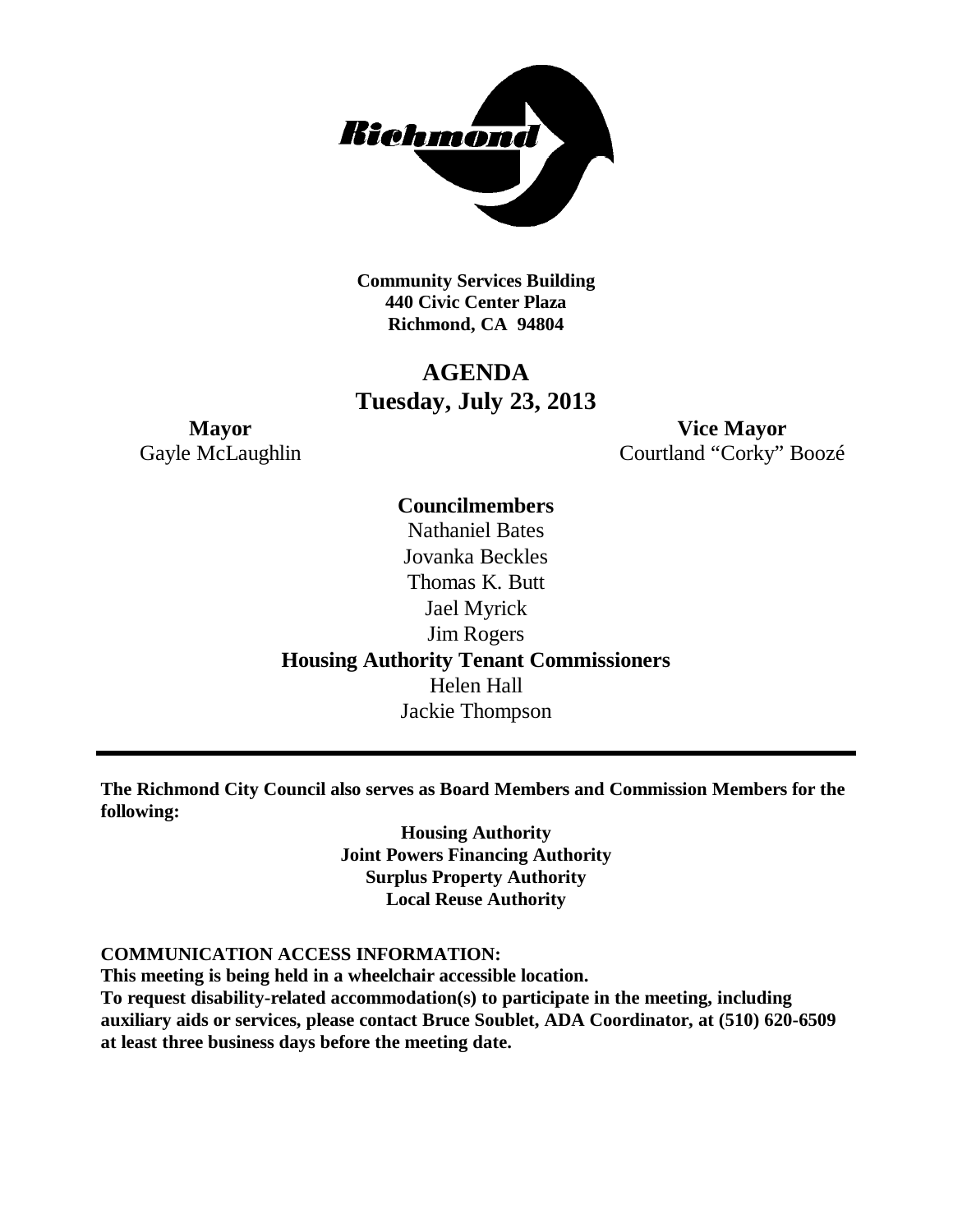# **MEETING PROCEDURES**

The City of Richmond encourages community participation at its City Council meetings and has established procedures that are intended to accommodate public input in a timely and time-sensitive way. As a courtesy to all members of the public who wish to participate in City Council meetings, please observe the following procedures:

**PUBLIC COMMENT ON AGENDA ITEMS:** Anyone who desires to address the City Council on items appearing on the agenda must complete and file a pink speaker's card with the City Clerk **prior** to the City Council's consideration of the item. Once the City Clerk has announced the item and discussion has commenced, no person shall be permitted to speak on the item other than those persons who have submitted their names to the City Clerk. Your name will be called when the item is announced for discussion. **Each speaker will be allowed TWO (2) MINUTES to address the City Council on NON-PUBLIC HEARING items listed on the agenda.**

**OPEN FORUM FOR PUBLIC COMMENT:** Individuals who would like to address the City Council on matters not listed on the agenda or on **Presentations, Proclamations and Commendations, Report from the City Attorney, or Reports of Officers** may do so under Open Forum. All speakers must complete and file a pink speaker's card with the City Clerk **prior** to the commencement of Open Forum. **The amount of time allotted to individual speakers shall be determined based on the number of persons requesting to speak during this item. The time allocation for each speaker will be as follows: 15 or fewer speakers, a maximum of 2 minutes; 16 to 24 speakers, a maximum of 1 and one-half minutes; and 25 or more speakers, a maximum of 1 minute.**

### **SPEAKERS ARE REQUESTED TO OCCUPY THE RESERVED SEATS IN THE FRONT ROW BEHIND THE SPEAKER'S PODIUM AS THEIR NAME IS ANNOUNCED BY THE CITY CLERK.**

**CONSENT CALENDAR:** Consent Calendar items are considered routine and will be enacted, approved or adopted by one motion unless a request for removal for discussion or explanation is received from the audience or the City Council. A member of the audience requesting to remove an item from the Consent Calendar must complete and file a speaker's card with the City Clerk **prior to the City Council's consideration of Agenda Review.** An item removed from the Consent Calendar may be placed anywhere on the agenda following the City Council's agenda review.

Any law enforcement officer on duty or whose service is commanded by the presiding officer shall be Sergeant-at-Arms of the Council meetings. He/she, or they, shall carry out all orders and instructions given by the presiding officer for the purpose of maintaining order and decorum at the Council meetings (City Council Rules of Procedure and Order Section III F, RMC Section 2.12.030).

**\*\*\*\*\*\*\*\*\*\*\*\*\*\*\*\*\*\*\*\*\*\*\*\*\*\*\*\*\*\*\*\*\*\*\*\*\*\*\*\*\*\*\*\*\*\*\*\*\*\*\*\*\*\*\*\*\*\***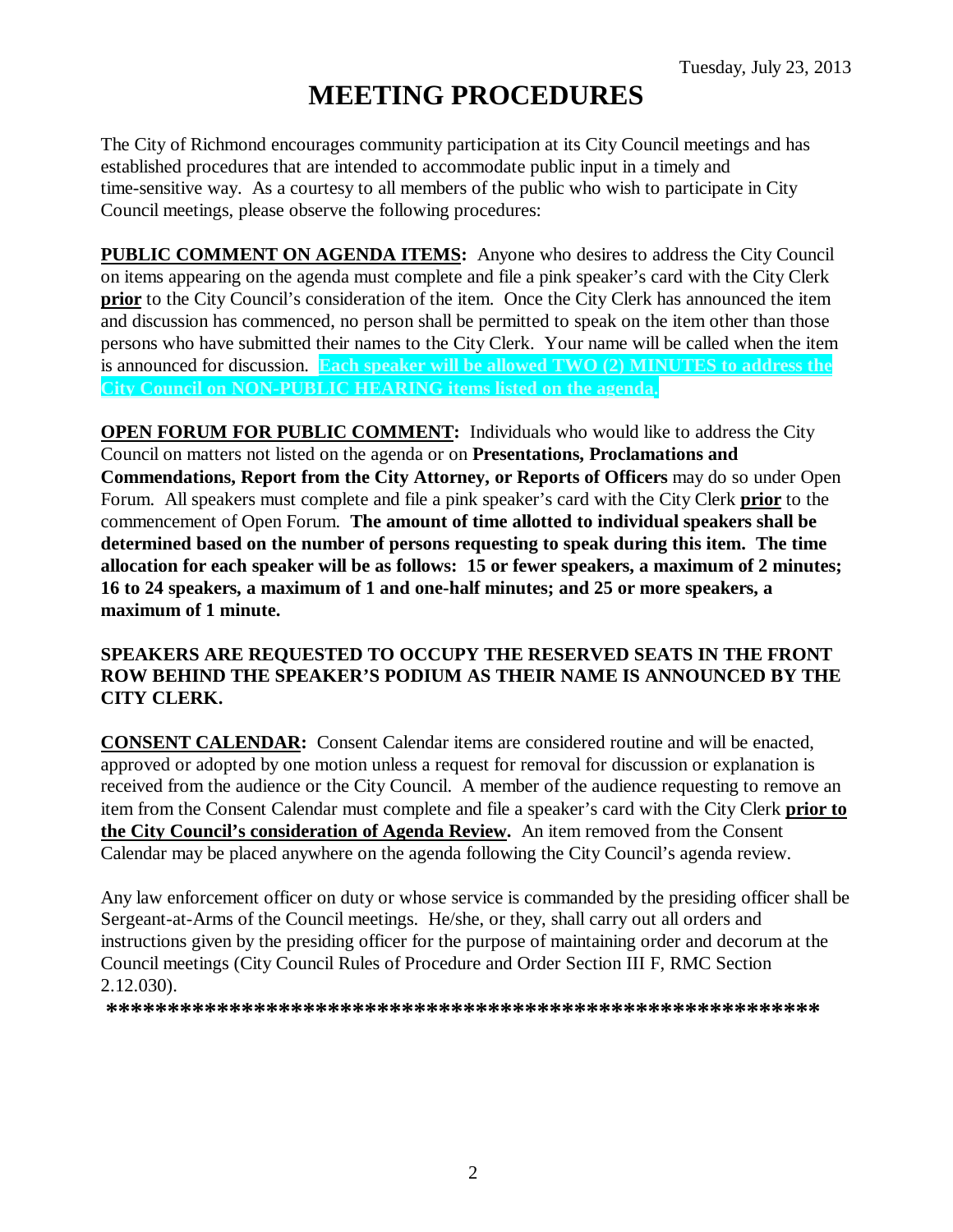### **EVENING OPEN SESSION**

5:00 p.m.

### **A. ROLL CALL**

### **B. PUBLIC COMMENT**

### **C. ADJOURN TO CLOSED SESSION**

### **CLOSED SESSION**

Shimada Room of the Community Services Building

#### **A. CITY COUNCIL**

**A-1.** PUBLIC EMPLOYEE PERFORMANCE EVALUATION (Government Code Section 54957.6):

City Clerk

**A-2.** CONFERENCE WITH LEGAL COUNSEL - ANTICIPATED LITIGATION (Initiation of litigation pursuant to Subdivision (c) of Government Code Section 54956.9):

One Case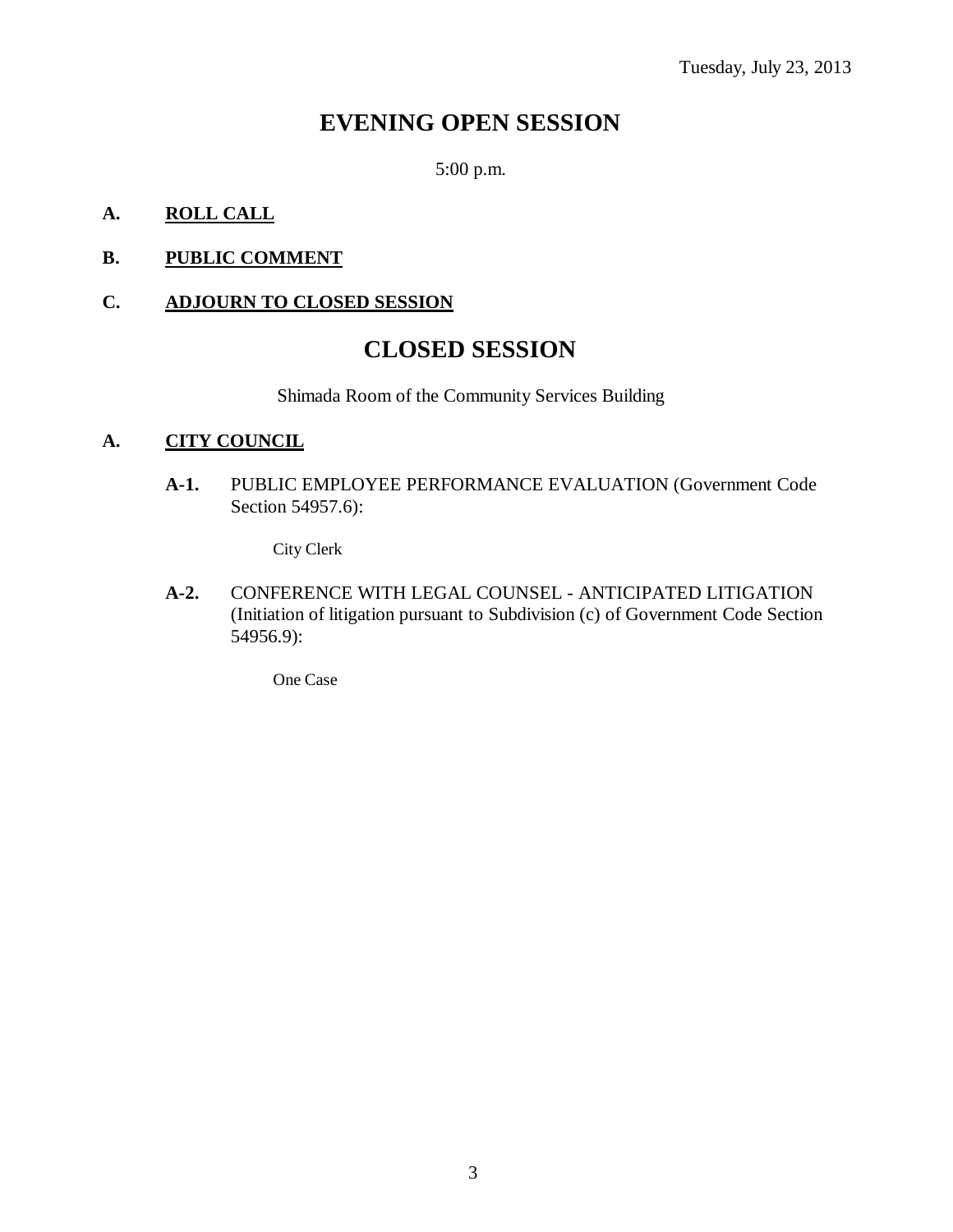## **SPECIAL MEETING OF THE RICHMOND CITY COUNCIL**

6:30 p.m.

- **A. PLEDGE TO THE FLAG**
- **B. ROLL CALL**
- **C. STATEMENT OF CONFLICT OF INTEREST**

### **D. AGENDA REVIEW**

### **E. REPORT FROM THE CITY ATTORNEY OF FINAL DECISIONS MADE AND NON-CONFIDENTIAL DISCUSSIONS HELD DURING CLOSED SESSION**

### **F. PRESENTATIONS, PROCLAMATIONS, AND COMMENDATIONS**

- **F-1.** PROCLAMATION welcoming Grocery Outlet Bargain Market to Richmond Vice Mayor Boozé (620-6593) and Mayor McLaughlin (620-6503).
- **F-2.** PRESENTATION of SAT Library Scholarships from the Friends of the Richmond Public Library and the Teen Service Division of the Richmond Public Library - Mayor McLaughlin (620-6503).
- **F-3.** PROCLAMATION commending Chevron and the Contra Costa County Building and Construction Trade Union for entering into a Project Labor Agreement for the proposed Chevron Refinery Revised Renewal Project - Councilmember Bates (620-6743), Mayor McLaughlin (620-6503), and Vice Mayor Boozé (620-6593).

### **G. OPEN FORUM FOR PUBLIC COMMENT**

### **H. COUNCIL AS A WHOLE - (NOT PRIOR TO 7:15 P.M.)**

**H-1.** RECEIVE a presentation and provide direction to staff regarding the coordination of a retreat for the Richmond City Council - Councilmember Bates (620-6743). This item was continued from the May 28, June 4, June 18, July 2, and July 16, 2013, meetings.

### **I. ORDINANCES - (NOT PRIOR TO 7:45 P.M.)**

**I-1.** INTRODUCE an ordinance (first reading) adding Chapter 2.65 to the Richmond Municipal Code entitled "Ban the Box" requiring any contractor or their subcontractors, lessee, and recipient of financial aid to refrain from any inquiries regarding employment applicants' prior criminal convictions - Councilmember Beckles (620-6568). This item was continued from the July 2 and 16, 2013, meetings.